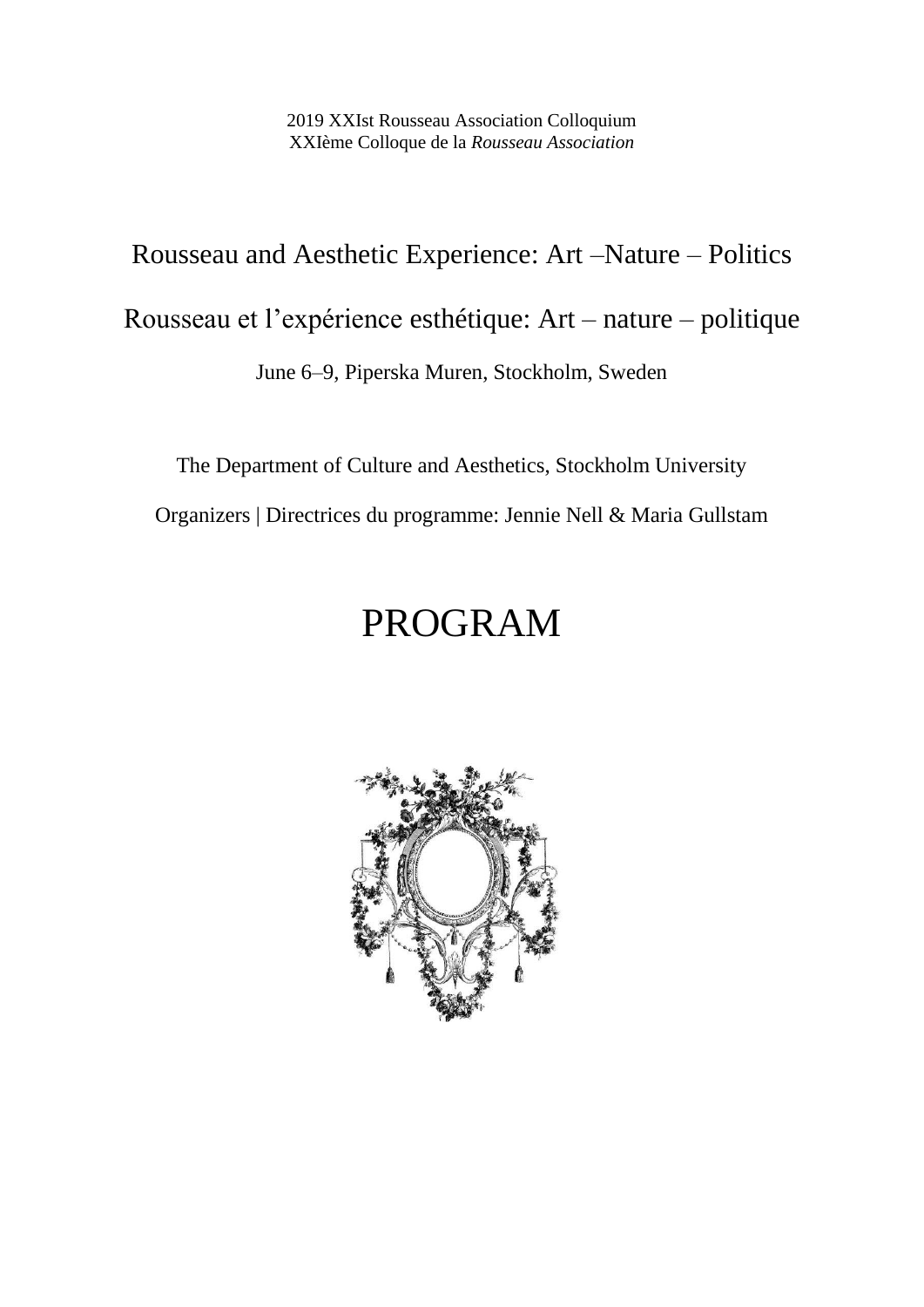*This conference has been made possible by generous funding by the Swedish Foundation for Humanities and Social Sciences (Riksbankens Jubileumsfond) and The Swedish Academy (Svenska Akademien).*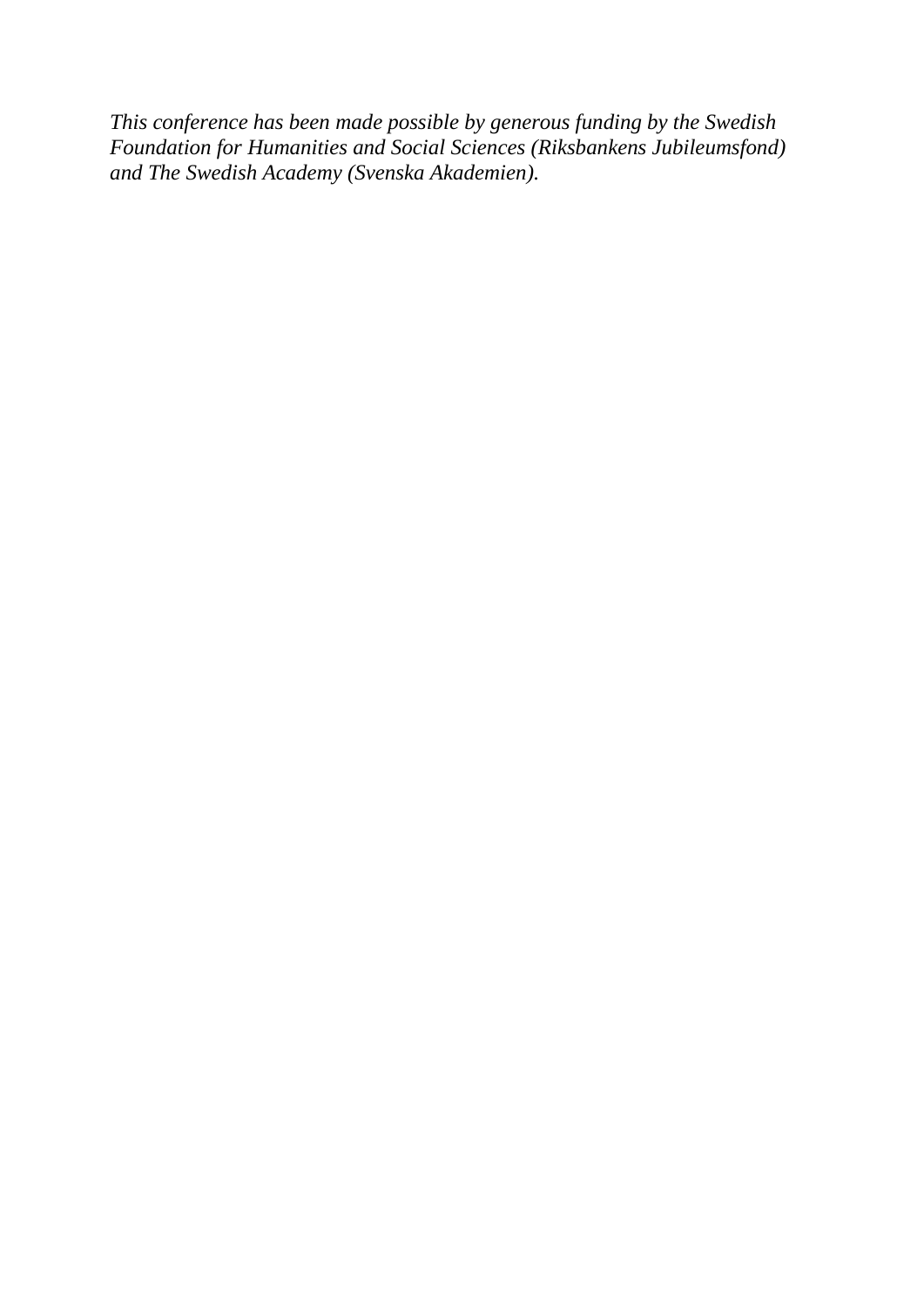# Venues with links to maps

## Kristinehovs malmgård: Kristinehovsgatan 2, Stockholm

[https://www.google.se/maps/place/Kristinehovs+Malmg%C3%A5rd+ek+f%C3%B6r/@59.31](https://www.google.se/maps/place/Kristinehovs+Malmg%C3%A5rd+ek+f%C3%B6r/@59.3182154,18.0393253,17z/data=!3m1!4b1!4m5!3m4!1s0x465f77dcb0c7bac7:0x6a6865f3e21ca666!8m2!3d59.3182154!4d18.0415141?hl=en) [82154,18.0393253,17z/data=!3m1!4b1!4m5!3m4!1s0x465f77dcb0c7bac7:0x6a6865f3e21ca6](https://www.google.se/maps/place/Kristinehovs+Malmg%C3%A5rd+ek+f%C3%B6r/@59.3182154,18.0393253,17z/data=!3m1!4b1!4m5!3m4!1s0x465f77dcb0c7bac7:0x6a6865f3e21ca666!8m2!3d59.3182154!4d18.0415141?hl=en) [66!8m2!3d59.3182154!4d18.0415141?hl=en](https://www.google.se/maps/place/Kristinehovs+Malmg%C3%A5rd+ek+f%C3%B6r/@59.3182154,18.0393253,17z/data=!3m1!4b1!4m5!3m4!1s0x465f77dcb0c7bac7:0x6a6865f3e21ca666!8m2!3d59.3182154!4d18.0415141?hl=en)

#### Piperska muren: Scheelegatan 14, Stockholm (Oscarssalen = name of the room)

[https://www.google.se/maps/place/Piperska+Muren/@59.3308324,18.0431374,17z/data=!3m](https://www.google.se/maps/place/Piperska+Muren/@59.3308324,18.0431374,17z/data=!3m1!4b1!4m5!3m4!1s0x465f9d6289bb744b:0x439ee91a6afac65a!8m2!3d59.3308324!4d18.0453261?hl=en) [1!4b1!4m5!3m4!1s0x465f9d6289bb744b:0x439ee91a6afac65a!8m2!3d59.3308324!4d18.045](https://www.google.se/maps/place/Piperska+Muren/@59.3308324,18.0431374,17z/data=!3m1!4b1!4m5!3m4!1s0x465f9d6289bb744b:0x439ee91a6afac65a!8m2!3d59.3308324!4d18.0453261?hl=en) [3261?hl=en](https://www.google.se/maps/place/Piperska+Muren/@59.3308324,18.0431374,17z/data=!3m1!4b1!4m5!3m4!1s0x465f9d6289bb744b:0x439ee91a6afac65a!8m2!3d59.3308324!4d18.0453261?hl=en)

#### Ulriksdals slottsteater Confidencen: Slottsallén 3, Solna

[https://www.google.se/maps/place/Stiftelsen+Ulriksdals+Slottsteater/@59.3860489,18.01355](https://www.google.se/maps/place/Stiftelsen+Ulriksdals+Slottsteater/@59.3860489,18.0135588,17z/data=!3m1!4b1!4m5!3m4!1s0x465f9c35f18bcfcf:0x5caa29b162e2c69d!8m2!3d59.3860489!4d18.0157475?hl=en) [88,17z/data=!3m1!4b1!4m5!3m4!1s0x465f9c35f18bcfcf:0x5caa29b162e2c69d!8m2!3d59.38](https://www.google.se/maps/place/Stiftelsen+Ulriksdals+Slottsteater/@59.3860489,18.0135588,17z/data=!3m1!4b1!4m5!3m4!1s0x465f9c35f18bcfcf:0x5caa29b162e2c69d!8m2!3d59.3860489!4d18.0157475?hl=en) [60489!4d18.0157475?hl=en](https://www.google.se/maps/place/Stiftelsen+Ulriksdals+Slottsteater/@59.3860489,18.0135588,17z/data=!3m1!4b1!4m5!3m4!1s0x465f9c35f18bcfcf:0x5caa29b162e2c69d!8m2!3d59.3860489!4d18.0157475?hl=en)

## Hasselbacken: Hazeliusbacken 20, Stockholm

[https://www.google.se/maps/place/Restaurang+Hasselbacken/@59.3252655,18.0967087,17z/](https://www.google.se/maps/place/Restaurang+Hasselbacken/@59.3252655,18.0967087,17z/data=!3m1!4b1!4m5!3m4!1s0x465f82aad6ee788d:0xb90e2b7d1f4bbaf6!8m2!3d59.3252655!4d18.0988974?hl=en) [data=!3m1!4b1!4m5!3m4!1s0x465f82aad6ee788d:0xb90e2b7d1f4bbaf6!8m2!3d59.3252655!](https://www.google.se/maps/place/Restaurang+Hasselbacken/@59.3252655,18.0967087,17z/data=!3m1!4b1!4m5!3m4!1s0x465f82aad6ee788d:0xb90e2b7d1f4bbaf6!8m2!3d59.3252655!4d18.0988974?hl=en) [4d18.0988974?hl=en](https://www.google.se/maps/place/Restaurang+Hasselbacken/@59.3252655,18.0967087,17z/data=!3m1!4b1!4m5!3m4!1s0x465f82aad6ee788d:0xb90e2b7d1f4bbaf6!8m2!3d59.3252655!4d18.0988974?hl=en)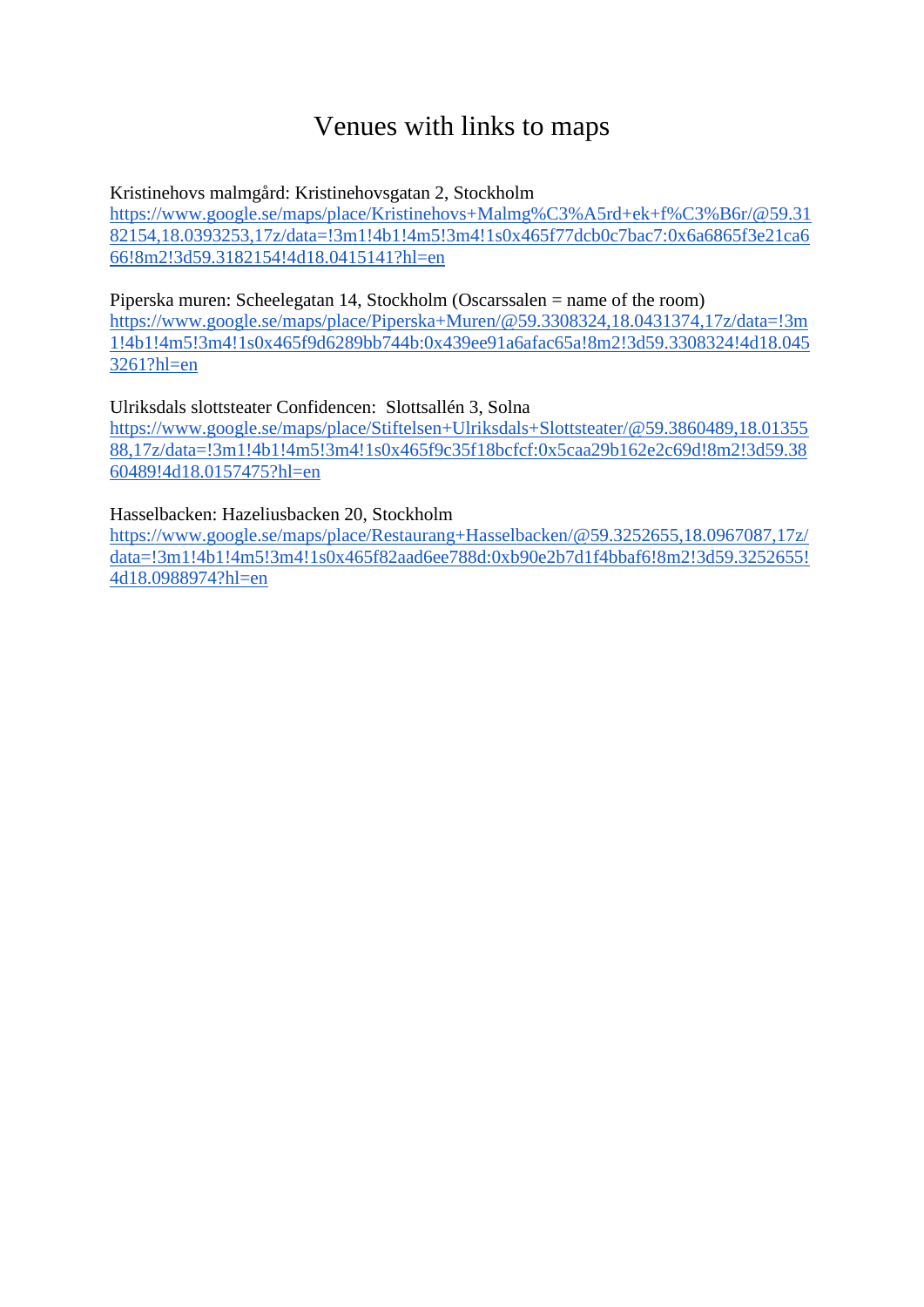## **Thursday 6 June** Kristinehovs malmgård

## **Registration, Welcome, and Keynote Lecture**

16.00–16.45: Registration and mingle in Kristinasalen Coffee/tea and sandwich

16.45‒17.00 Welcome address, Jennie Nell & Maria Gullstam

17.00‒18.00 Keynote Lecture: Martin Rueff: "L'historien et le peintre"

18.00‒19.15

Rousseau's music aesthetics and Swedish 18th century music: Jennie Nell & Maria Gullstam with Bernt Malmros (square piano), Anna Nyhlin (song) and Martin Bagge (song)

19.15: Introduction to Kristinehovs malmgård: Anders & Anna Löfgren

19.30 Buffet dinner: Traditional 18th century Swedish food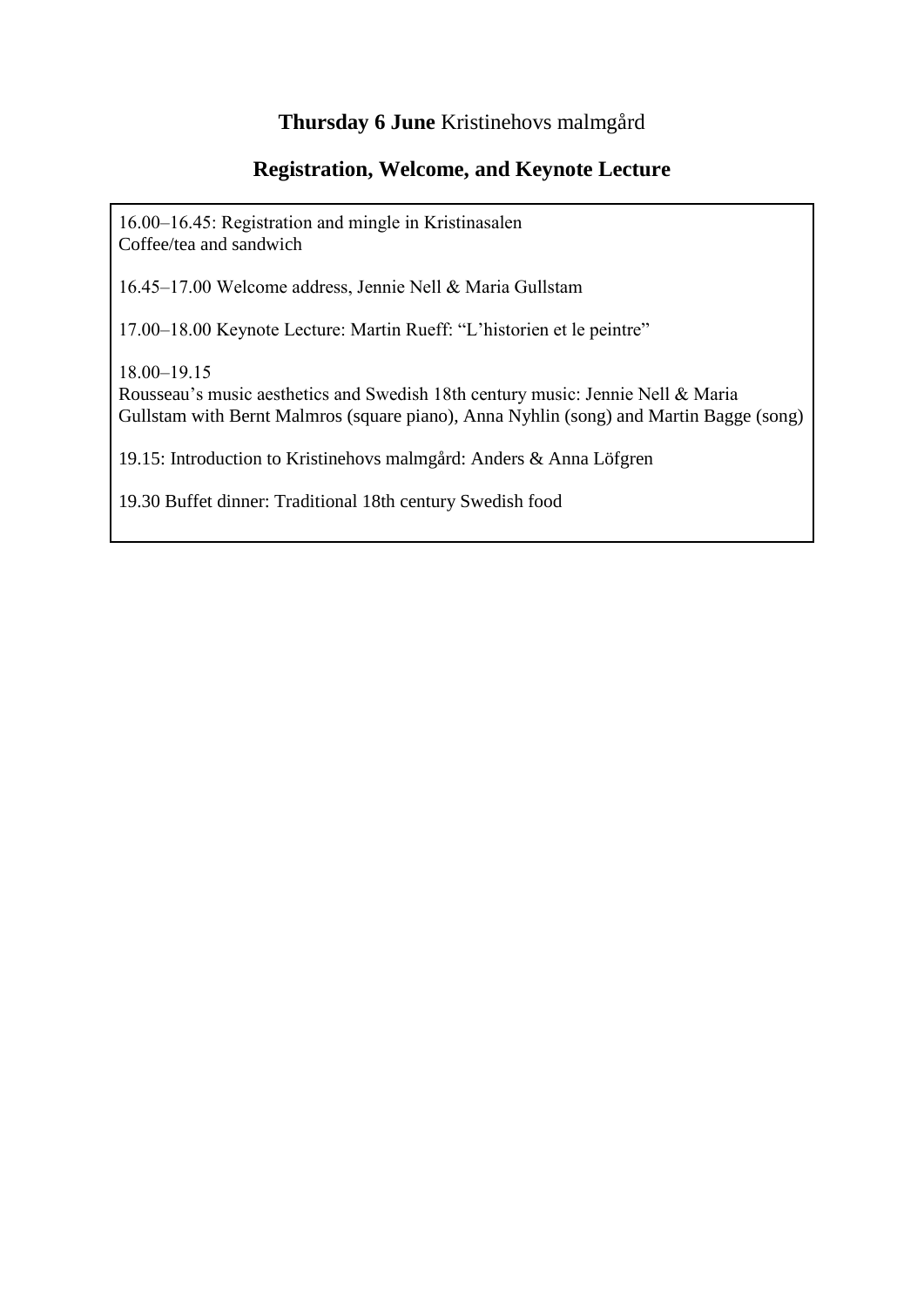## **Friday 7 June** Oscarssalen, Piperska Muren

## **The Political Power of Art**

#### **SESSION 1 09.00**‒**10.30**

Flora Champy

"Je sentais tout en me faisant petit, je ne sais quoi qui m'élevait l'âme": expérience esthétique et conscience morale chez Jean-Jacques Rousseau

Jason Neidleman "My Reason Chooses the Sentiment My Heart Prefers" Rousseau on Storytelling and Political Imagination

Patrick Cox The Contingency of Rousseau's Aesthetics upon an Audience's Moral Development

## **COFFEE 10.30**‒**11.00**

## **SESSION 2 11.00**‒**12.30**

Ourida Mostefai The Theater of Cruelty: Spectacles of Vice and Virtue in Rousseau

Christopher Kelly The *Lettre à d'Alembert* Revisited

Martin McCallum Ugly Conscience: Fanaticism, Order, and Aesthetics in Rousseau and Shaftesbury

## **LUNCH 12.30**‒**14.00**

## **SESSION 3 14.00**‒**15.00**

James Swenson "Il n'y a rien de plus réellement beau que l'indépendance et la puissance"

Rudy Le Menthéour

"Voilà la citoyenne." Rousseau et la réinvention du sublime

**Coffee 15.00**‒**15.30**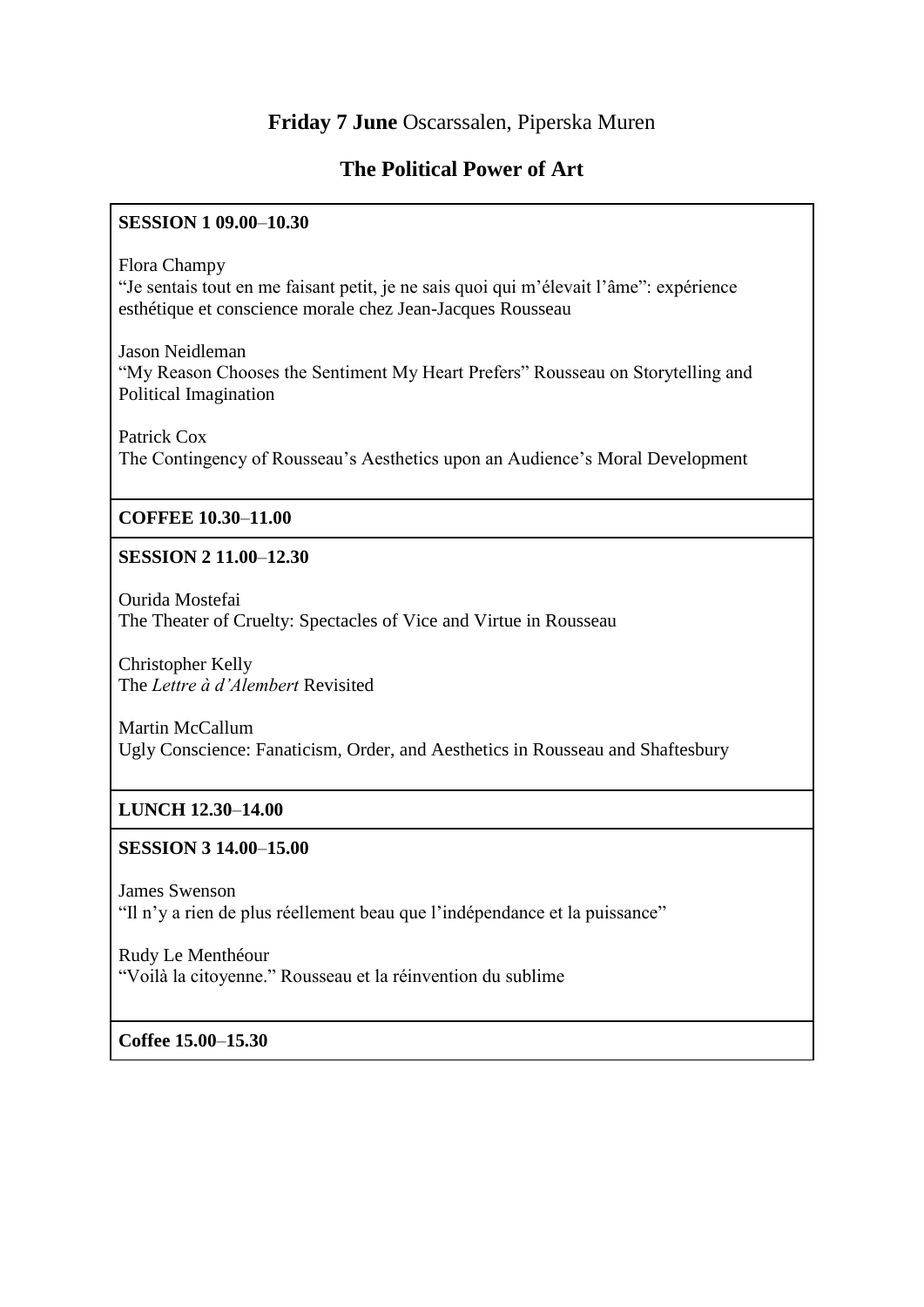## **SESSION 4 15.30**‒**16.30**

General discussion chaired by Jennie Nell

Discussion panel:

Adam Burgos, Elena Dahlberg, Johannes Heuman, Marianne Molander Beyer, Pauline McKenzie Aucoin, John T. Scott, Zev Trachtenberg

## **SESSION 5 16.30**‒**18.00**

Rousseau Association Business Meeting

*Evening free to explore Stockholm*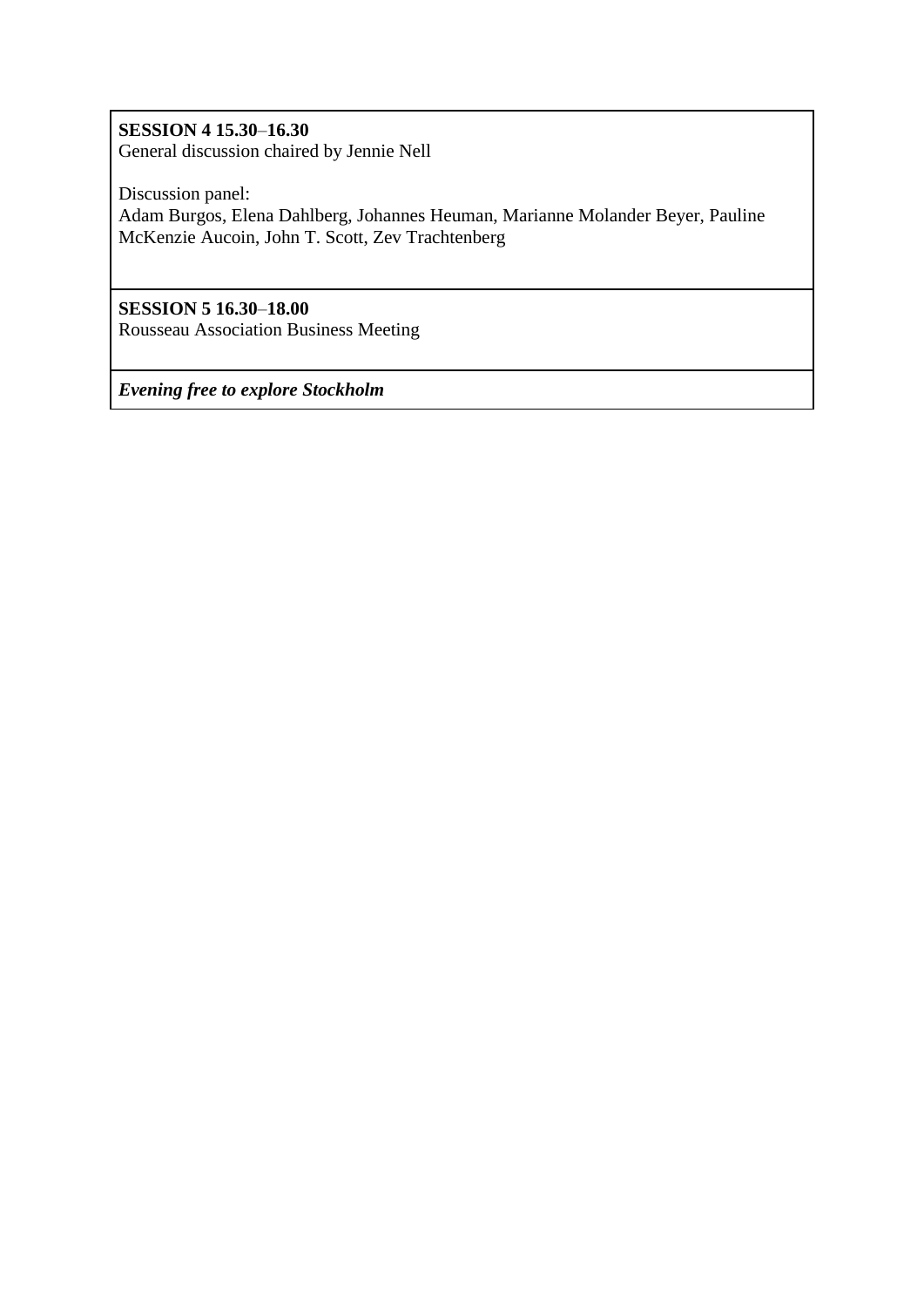## **Saturday 8 June** Oscarssalen, Piperska Muren

## **The work of art: Creation, Imitation and Reception**

#### **SESSION 1 09.00**‒**10.30**

Christophe Martin Rousseau et le "pays des chimères": expérience esthétique et fiction philosophique

Brigitte Weltman-Aron Donner à voir: le portrait chez Rousseau

Trip McCrossin Rousseau's unorthodox understanding of "le moi"/" the self" as dynamic and performative in *Émile* and *Pygmalion*

#### **COFFEE 10.30**‒**11.00**

#### **SESSION 2 11.00**‒**13.00**

Jacqueline Waeber Inné ou acquis? Rousseau, génie musical et "*di prima intenzione*"

Nathan Martin Two Kinds of Imitation in Rousseau

Martin Stern "Sans pouvoir dire où est le charme qui a produit cet effet …": récits et expériences du concert chez Rousseau

Pierre Saint-Amand Dissonance et charivari: La leçon de musique de Venture

## **LUNCH 13.00**‒**14.30**

## **SESSION 3 14.30**‒**15.30**

General discussion chaired by Maria Gullstam

Discussion panel: Anna Cullhed, Petra Dotlačilová, Pamela Gay-White, Roland Lysell, Bernt Malmros, Ourida Mostefai, Willmar Sauter, Ruth Tatlow

**Transportation by chartered bus to Confidencen 15.40**‒**16.30**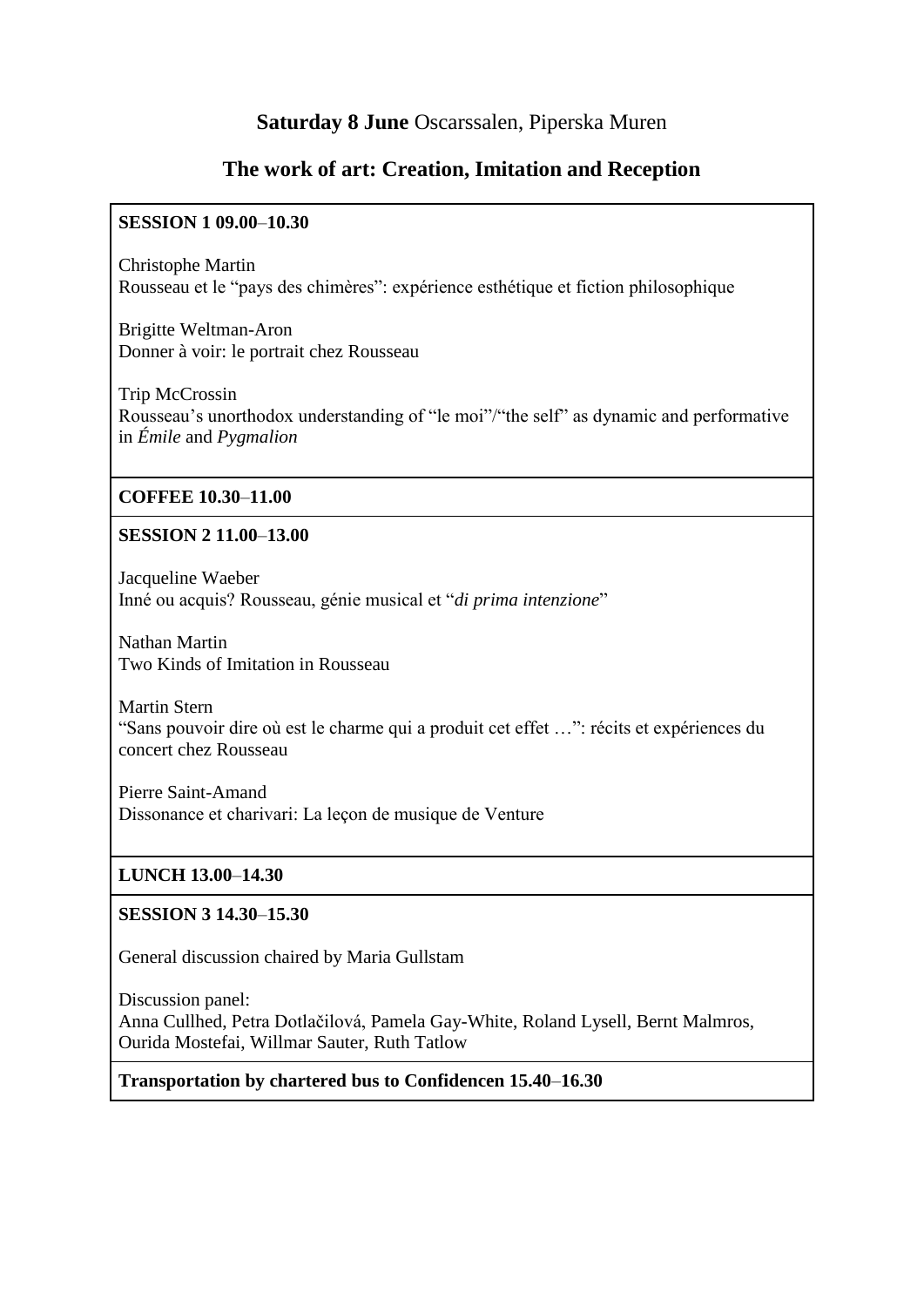## **SESSION 4 16.30**‒**17.30**

Fredrik Forslund (CEO of Ulriksdal Palace Theater Confidencen) Introduction to the palace theater

Maria Gullstam, Petra Dotlačilová & Willmar Sauter Presentation of the research project 'Performing Premodernity'; producers of the evening's performance

*17.30*‒*18.45 Sandwich dinner in the garden*

**19.00‒ca 21.30 PERFORMANCE** of Rousseau's *Pygmalion* and *Le Devin du Village* at Confidencen. Musical leader: Mark Tatlow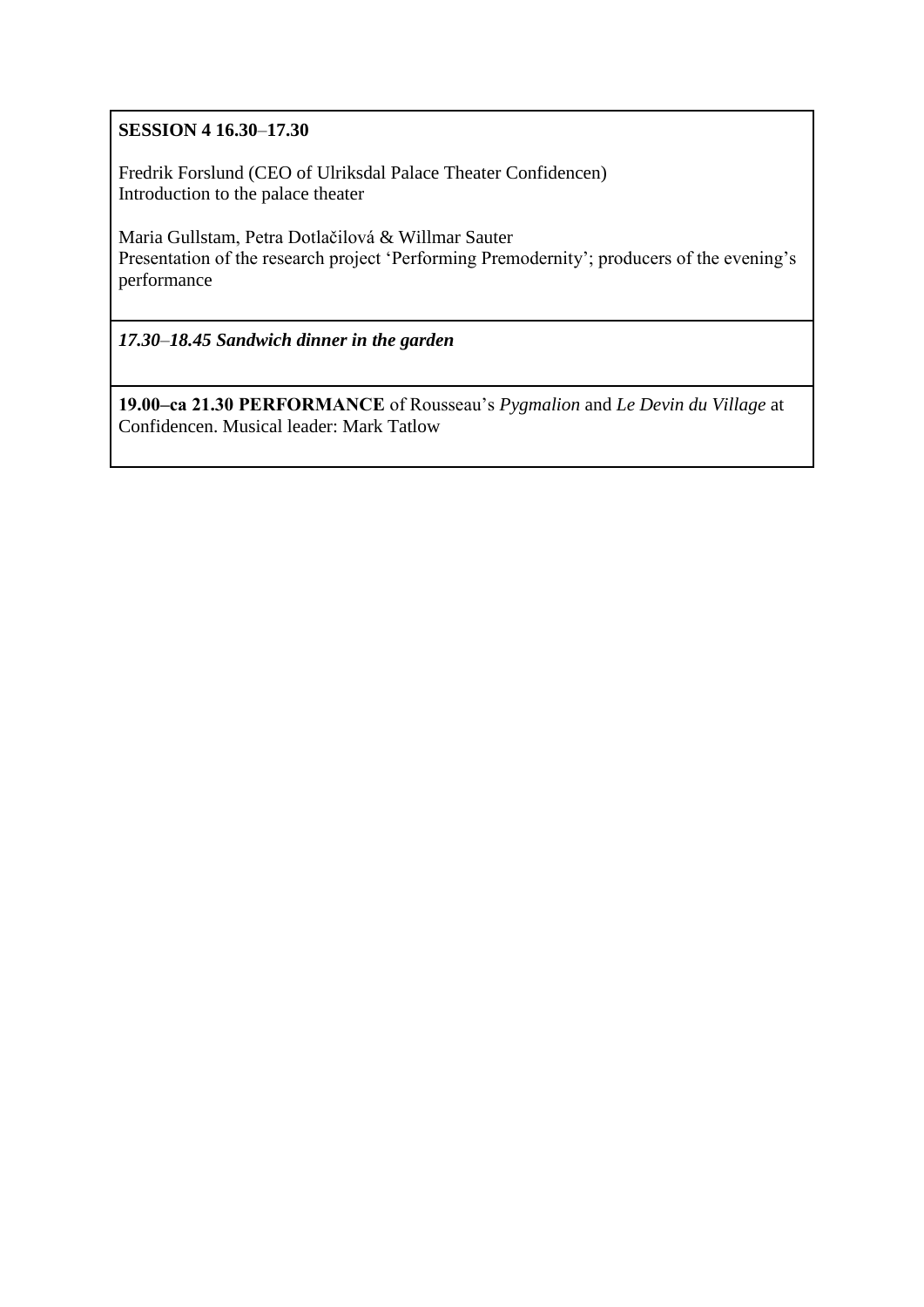## **Sunday 9 June** Oscarssalen, Piperska Muren

## **The Nature in Art and Art in Nature**

## **SESSION 1 09.30-11.00**

John T Scott "Rhetoric and Aesthetics in the Spectacle of Nature"

Daniel Dumouchel "Rêverie et expérience esthétique de la nature. Ce qui reste du spectacle de la nature dans les Rêveries du promeneur solitaire"

Zev Trachtenberg The performance of naturalness: Elysium as second nature

## **COFFEE 11.00‒11.30**

## **SESSION 2 11.30‒13.00**

Ya Du The sentiment of existence as an aesthetical sentiment

Carole Martin Belle nature, art (du) pauvre: du rejet d'une esthétique de l'ostentatoire à la richesse de sentiment chez J.-J. Rousseau

Jean-Luc Guichet L'art à l'épreuve de la nature – Éducation musicale et nature chez Rousseau

## **LUNCH 13.00–14.30 with The Swiss Ambassador to Sweden Dr. Christian Schoenenberger**

## **SESSION 3 14.30‒15.30**

Celia Abele

"Sensing Nature: Rousseau's Herbaria as Pedagogical and Philosophical Practice"

Diana Moore Rousseau's Gardening Aesthetics: From Eden to Enlightenment

## **COFFEE 15.30‒16.00**